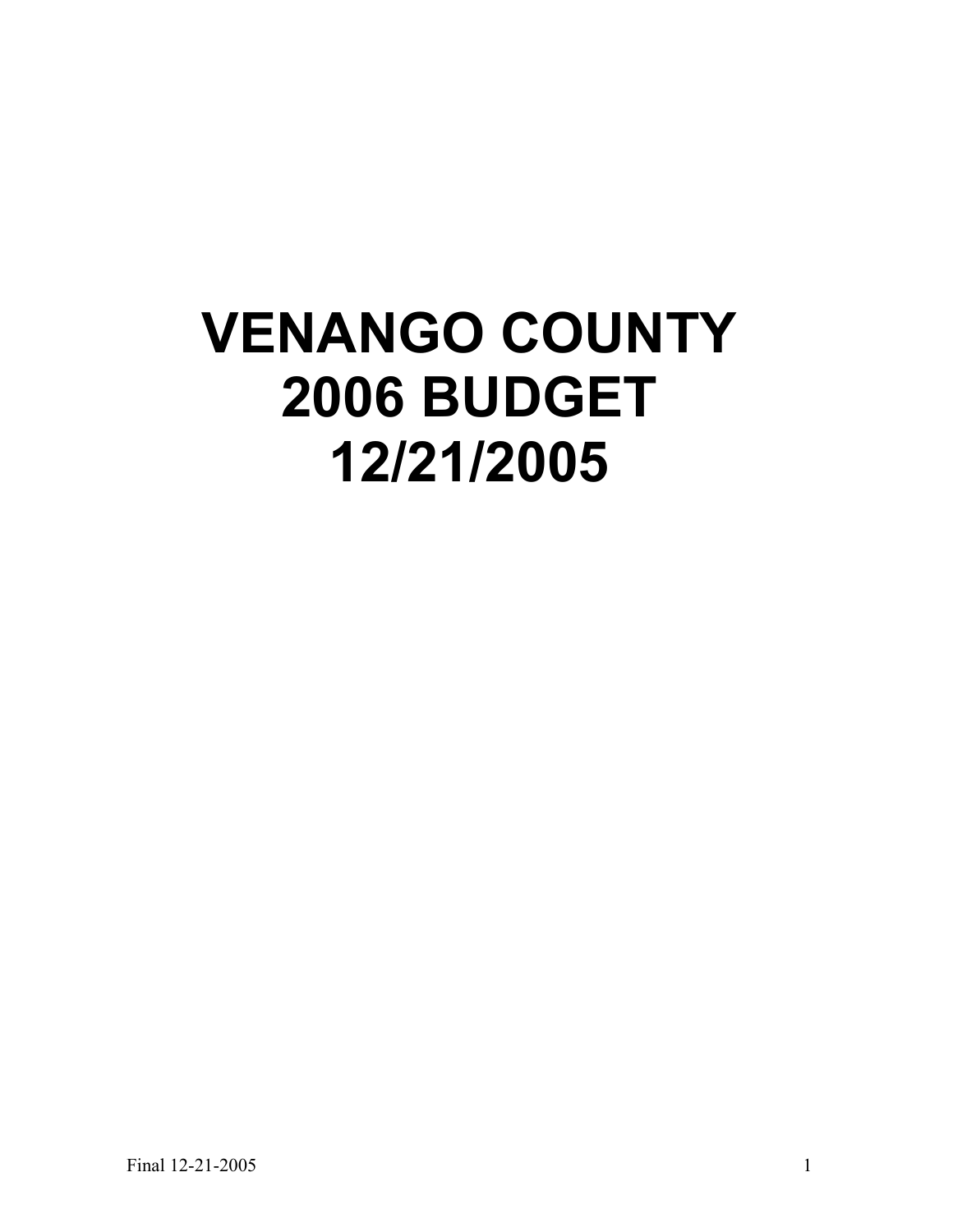# **2006 FINAL BUDGET PRESENTATION DECEMBER 21, 2005**

# **TABLE OF CONTENTS**

| <b>BUDGET NARRATIVE - ALL FUNDS</b>              | 3  |
|--------------------------------------------------|----|
| <b>BUDGET NARRATIVE - GENERAL FUND REVENUE</b>   | 5  |
| <b>BUDGET NARRATIVE - GENERAL FUND EXPENSES</b>  | 10 |
| <b>BUDGET NARRATIVE - OPERATING RESERVE FUND</b> | 14 |
| <b>BUDGET NARRATIVE - HUMAN SERVICES FUND</b>    | 14 |
| <b>BUDGET NARRATIVE - SPECIAL REVENUE FUND</b>   | 14 |
| <b>BUDGET NARRATIVE - CAPITAL FUND</b>           | 15 |
| <b>BUDGET NARRATIVE - DEBT SERVICE FUNDS</b>     | 16 |
| <b>BUDGET NARRATIVE - FIDUCIARY FUNDS</b>        | 16 |
| 2006 BUDGET - ALL FUNDS (TOTAL REVENUE/EXPENSE)  | 17 |
| 2006 GENERAL FUND BUDGET BY CHARACTER CODE       | 18 |
| 2006 GENERAL FUND BUDGET BY FUNCTION             | 19 |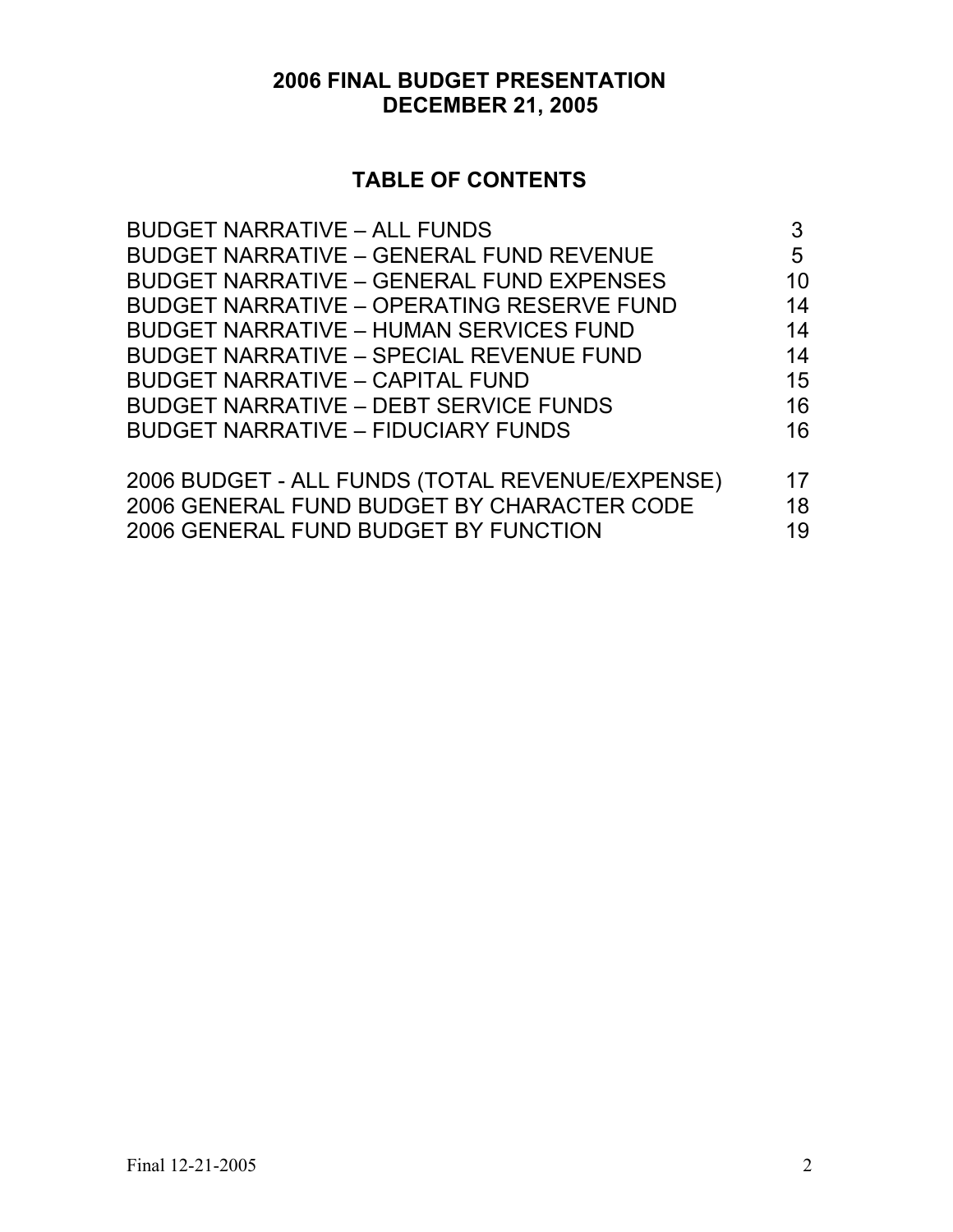# *2006 VENANGO COUNTY BUDGET NARRATIVE*

The Venango County budget consists of approximately 60 funds which roll up in the following categories:

- General Fund: to include County General Fund operations, Human Services Fund and Operating Reserve Fund.
- Special Revenue Funds: to include major funds such as Liquid Fuels, Airport Special Funds, 911 Special Funds and CDBG Funds.
- Capital Reserve Fund: consists only of the Capital Reserve Fund, designated for capital use only.
- Debt Fund: to include the Debt Funds from where all County Debt is recorded and paid.
- Fiduciary Funds: to include major funds such as: Early Head Start, Domestic Relations IV-D Fund, Capital Transit Fund and Rural Operating Assistance Fund.

Total revenue for all funds is projected to be \$44,531,168 in 2006 which represents a decrease of approximately 1.0% over the current 2005 \$44,964,329 revenue budget. The County General Fund revenue budget, excluding Human Services, is projected at \$15,809,327 or an estimated 36% of the entire revenue budget.

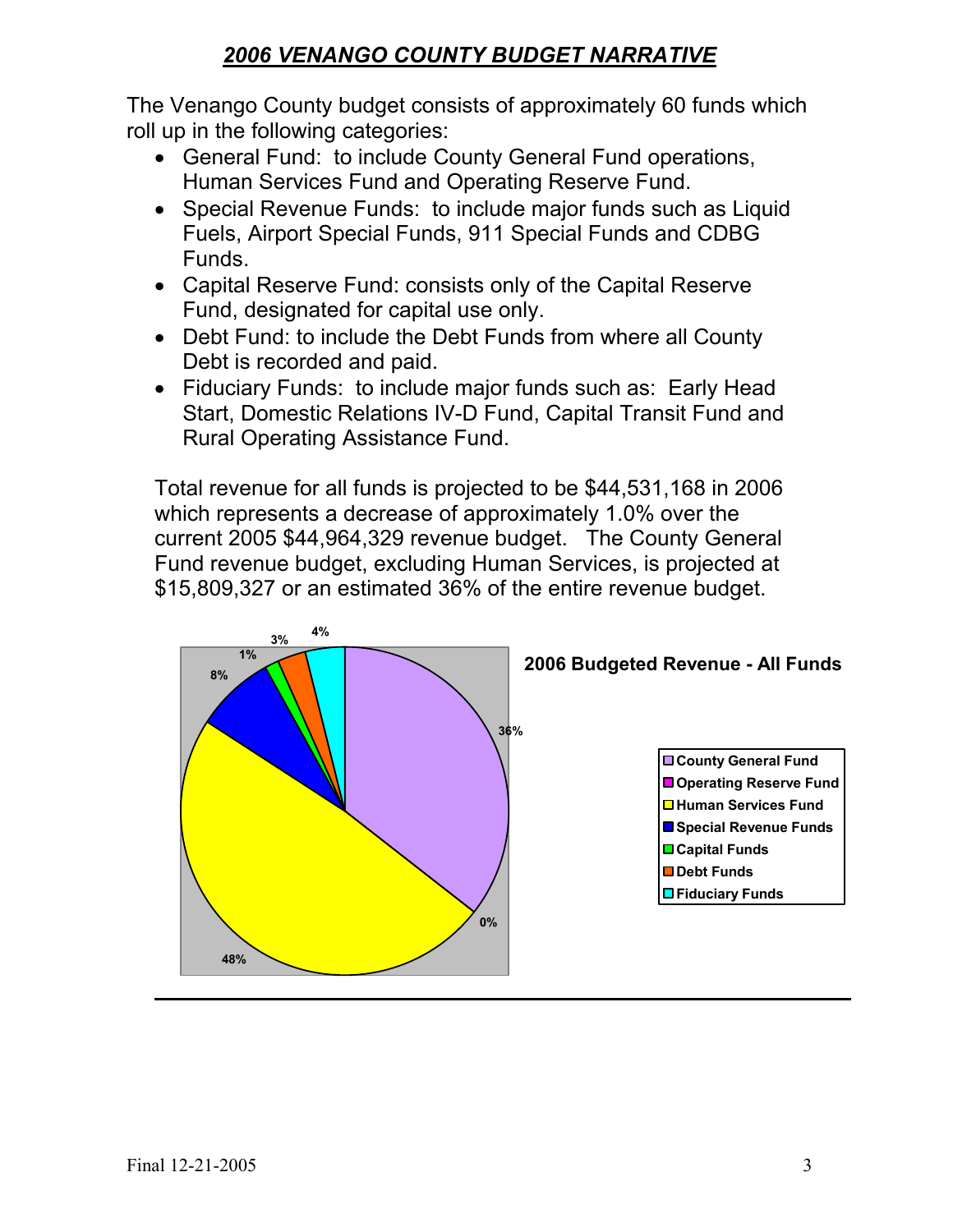Total expenses for all Venango funds are projected to be \$47,644,779 in 2006 which represents an increase of 1.2% over the 2005 \$47,087,772 expense budget. The County General Fund expense budget, excluding Human Services, is projected at \$15,809,327 or an estimated 33% of the entire budget.



Although the largest portion of the County's overall budget is the Human Services Fund, this review will place emphasis on the General Fund, non Human Services portion of the budget. This is where all expenses are reported which are funded utilizing the county assessed millage thus funded by county taxpayer dollars.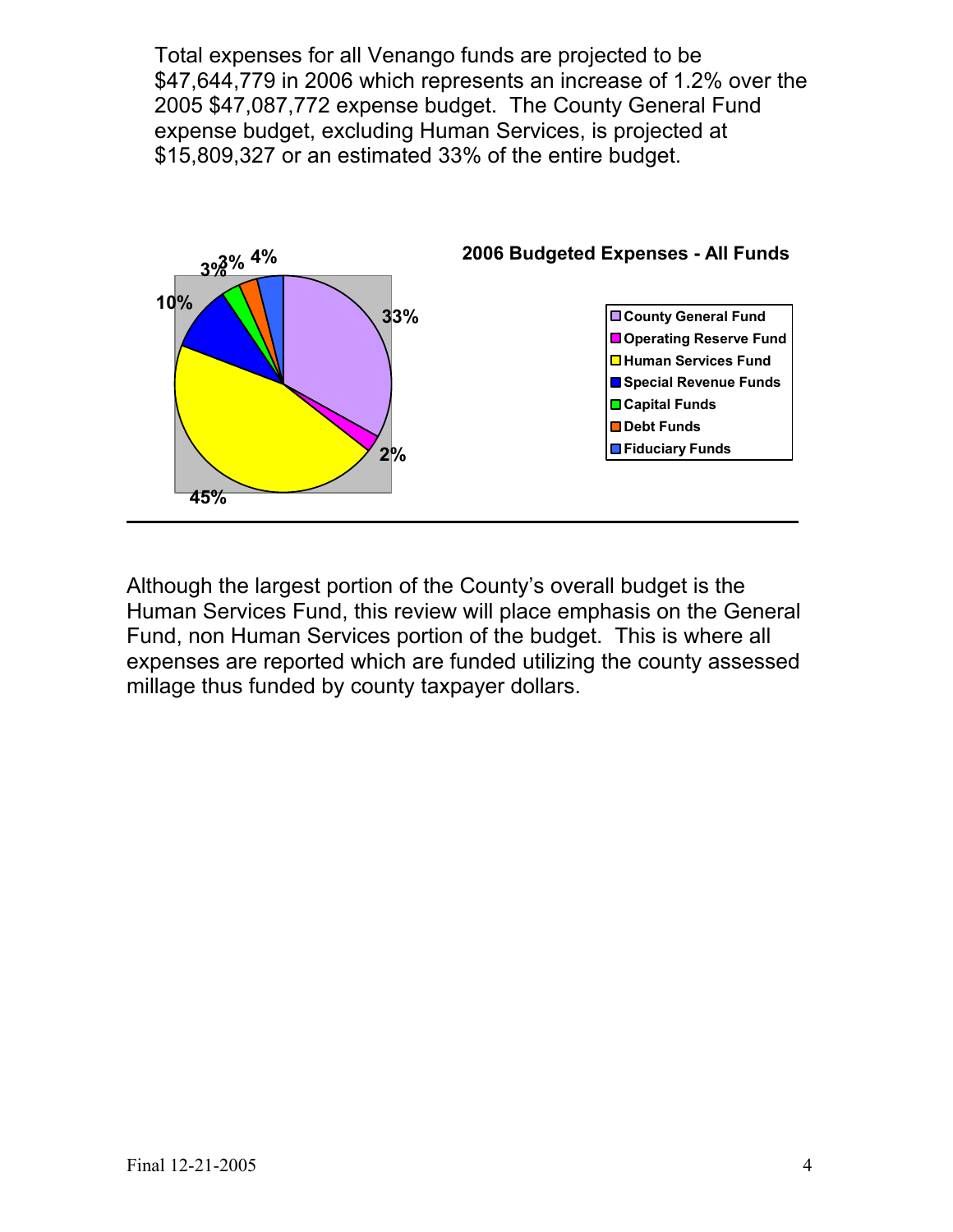#### *Revenue Analysis:*



#### **Taxes**

Taxes are the total amount to be raised by property and per capita taxes for the support of County operations. The County is permitted to levy taxes up to 25 mills on the assessed value of real estate for general purposes and without limitation as to debt service.

Venango performed a county-wide cyclical update of the 2000 reassessment during 2004, the results of which were effective for tax year 2005. The 2006 budget estimates that the assessed value of 35,684 taxable parcels is \$1.902 billion (an estimated 1.4% increase in the tax base) which will result in gross billings of approximately \$10.3 million. The County also offers a homestead exemption of \$10,000 for all who apply and qualify. There are 13,441 who qualify for this exemption which is budgeted to cost the County approximately \$748,000. The County's historical non delinquent collection rate on billed taxes continues to be approximately 90%.

The total millage rate for 2006 has been budgeted to remain at 5.565. It will be used entirely for general fund purposes. The County does not designate millage for capital reserve or debt service purposes. The millage rate has been allocated to each general fund functional group. The general fund departments break into functional groups as follows:

- **General Government**: Commissioner's, Fiscal, Tax Claim Bureau, MIS, Assessment, Maintenance & Custodial, Garage, Public Defender, Human Resources, Voter Registration, Tax Collectors, Treasurer, Auditors and Planning.
- **Judicial**: Courts, Domestic Relations, Law Library, District Justices, Jury Commissioners, Register & Recorder, Coroner, District Attorney, Prothonotary and Sheriff.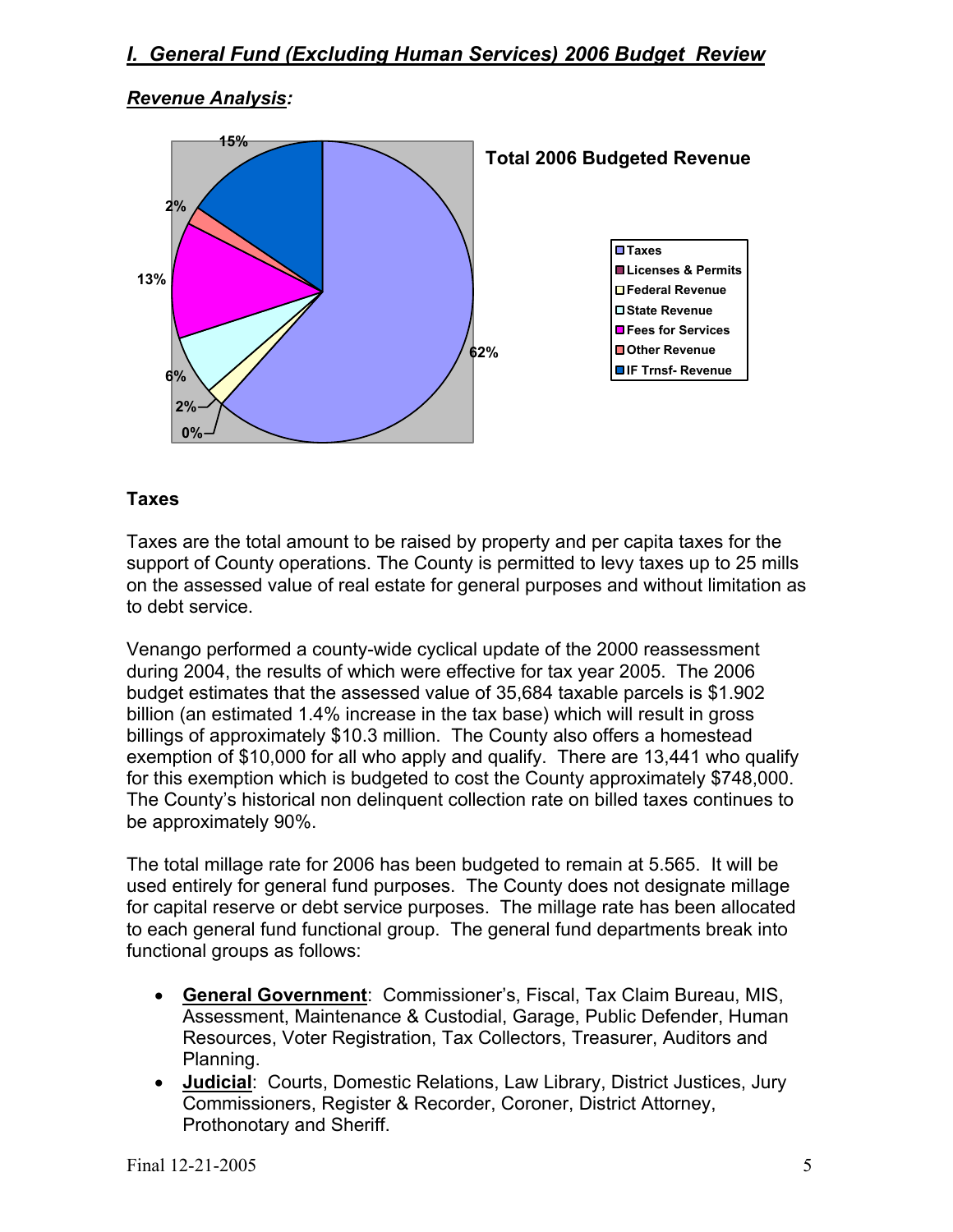- **Public Safety**: Prison, Court Supervision Services, Juvenile Court Supervision Services, EMA and 911.
- **Public Works**: Airport.
- **Human Services**: Veterans, Area on Aging, Children & Youth Services, Mental Health/Mental Retardation, Office of Economic Opportunity, Transportation and Weatherization.
- **Conservation & Development**: Community Development.
- **Other**: Property Insurances
- **Debt:** Debt Service.

The total millage of 5.565 is allocated as follows:

|                           | 2005  | 2006  |
|---------------------------|-------|-------|
| <b>GENERAL GOVERNMENT</b> | 1.424 | 1.058 |
| <b>JUDICIAL</b>           | 0.896 | 0.887 |
| <b>PUBLIC SAFETY</b>      | 1.759 | 1.786 |
| <b>PUBLIC WORKS</b>       | 0.106 | 0.107 |
| <b>HUMAN SERVICES</b>     | 0.560 | 0.649 |
| <b>CONSERVATION</b>       | 0.203 | 0.354 |
| <b>OTHER</b>              | 0.224 | 0.272 |
| <b>DEBT</b>               | 0.394 | 0.452 |

In 2006, the median value of a parcel in Venango County is estimated at \$53,300; therefore, the County's annual real estate taxes for an average home amounts to approximately \$301.

The 2006 General Fund budget for taxes of \$9,727,805 represents an increase of approximately \$201,705 (2.1%) over the 2005 \$9,526,100 budget. The primary reasons for the increase are due to the growth in the total tax base and an increase in delinquent collections through the Tax Claim Bureau which also assesses both penalty and interest. Approximately 62% of the general fund budget is funded through tax revenue.

#### **Licenses & Permits**

The 2006 General Fund budget for licenses and permits of \$32,645 represents a slight decrease over the 2005 \$32,820 budget. The primary reason for the decrease is due to a decline in fees generated in the Treasurer's office through the sale of licenses and permits.

#### **Federal Revenue**

The County receives revenue from the federal government in the form of specific purpose grants. These monies are designated as federal and tracked via the C.F.D.A. number to ensure the monies are used for the purposes that are allowable under the grant.

The 2006 General Fund budget for Federal Revenue of \$293,140 represents a decrease of approximately \$20,000 (6.3%) over the 2004 \$312,726 budget. The primary reason for the decrease is related to reductions in federal grant funds in Emergency Management, District Attorney, and Public Defender Offices.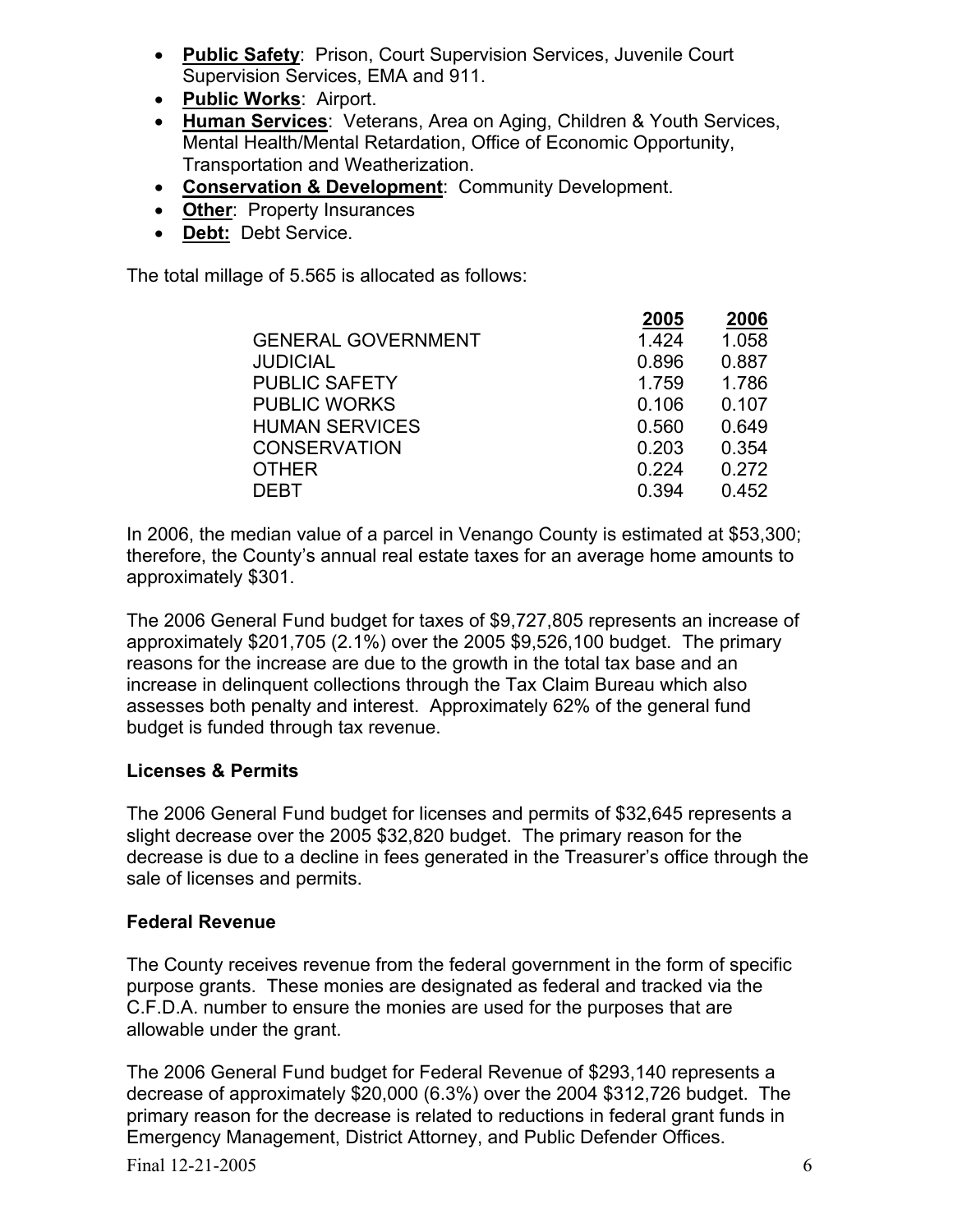#### **State Revenue**

State revenue represents the funds the County receives from the Commonwealth of Pennsylvania and these funds are designated for a specific purpose. These funds are tracked using a project number and the grant number when applicable. State Operating Grant revenues are completely different from Federal Operating Grants.

The 2006 General Fund budget for state revenue of \$1,017,509 represents an increase of approximately \$97,621 (10.6%) over the 2005 \$919,888 budget. The primary reason for the increase is due to projected additional state funding of approximately \$88,000 to cover the increase in the District Attorney's salary mandated by Senate Bill 565 and projected additional state funding for the recycling program of \$28,000.

Although the new voting equipment was not funded or purchased in 2005 as was budgeted approximately \$490,000 remains in the state revenue budget in 2006 to move forward with this project.

Also included in State revenue are state entitlements which are funds provided by the Commonwealth of Pennsylvania to the County for the State's portion of specific expenses. The primary entitlement the County receives is the reimbursement of Judges' expenses. The State remits \$70,000 to the County every year for each of the County Judges. As the County has two Judges, \$140,000 is received annually.

#### **Fees for Services – General Government**

These are monies received by the County for a variety of services. They include specific charges assessed members of the public for services rendered. One example of Fees for Services is the monies received by the Recorder's Office for Recording a Deed.

The 2006 General Fund budget for Fees for Services of \$1,989,942 represents an increase of approximately \$25,000 (1.3%) over the 2005 budget of \$1,964,540. The primary reason for the increase is due to:

- increased projections for prothonotary revenues of \$45,000;
- the projected receipt of recycling revenues in the planning department of \$40,000;
- increased projections of courts revenue of \$15,000;
- increased projections of ARD and house arrest revenues of \$20,000;
- the elimination of reimbursement for salaries and benefit cost to provide security at the airport of \$30,000;
- the reduction in projections for district justice offices of \$42,000; and
- the elimination of public defender fees of \$18,000.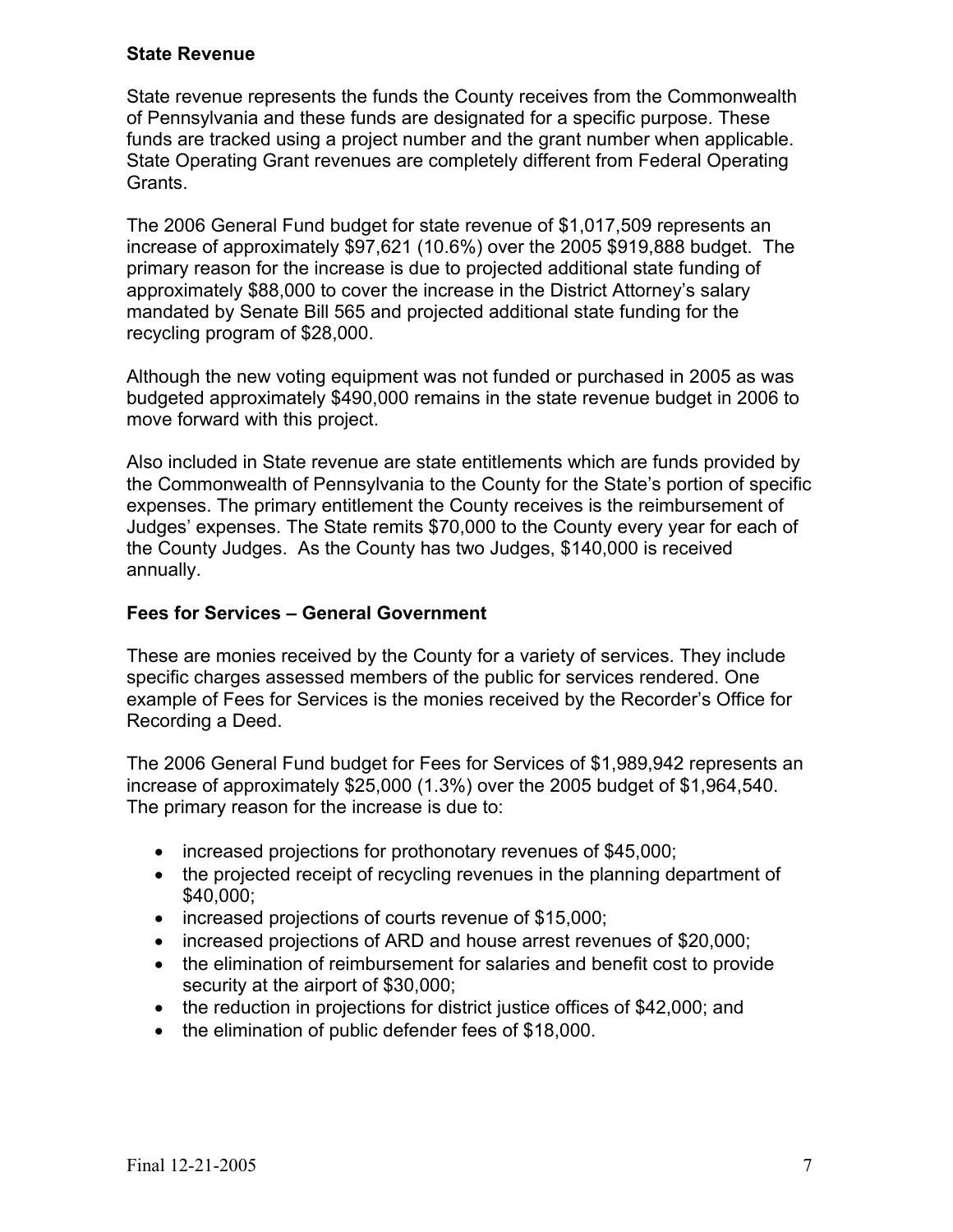#### **Other Revenue**

These are various sources of revenue received by the County. Included in this grouping is revenue generated from the sale of county assets and monies generated by the rental of County property leased to outside entities. It also includes the revenue generated from the investment of cash. The 2006 General Fund budget for Other Revenue of \$298,920 represents a slight increase of approximately 1.4% over the 2005 budget of \$294,825.

#### **Inter Fund Transfers – Revenue**

These are various monies received in the General Fund from other County funds. One example is the Domestic Relations and Human Services Indirect Cost Reimbursement. This is an amount allotted each year to repay a portion of administrative costs absorbed by the general fund which include but are not limited to Finance, Management Information Systems, Human Resources, Maintenance and Custodial.

The 2006 General Fund budget for Inter Fund Transfers – Revenue of \$2,449,366 represents an increase of approximately \$431,000 (21.4%) over the 2005 budget of \$2,018,202. The primary reason for the increase is due to:

- total transfers from the Operating Reserve Fund of \$850,000 represents an increase of \$633,000;
- total transfers from the Capital Reserve Fund of \$405,328 represents a decrease of \$216,000;
- total transfers from Human Services Funds of \$408,610 represents a decrease of \$70,000;
- total transfers from Domestic Relations IV-D of \$437,428 represents an increase of \$27,000; and
- An increase due to a transfer from the Series 2002 DSF of \$45,000 for which there is no current budget.

In 2006 the total amount to be transferred from the Operating Reserve Fund is projected to be \$1,090,000. Of this \$1,090,000 total \$250,000 is being allocated for the second trial related to the Shauna Howe case and \$240,000 is being allocated to the Oil Region Alliance for economic development projects. This leaves a balance of \$600,000 which is needed in order to balance the 2006 General Fund budget. The Operating Reserve Fund currently has a balance of \$1.5 million. Additionally, the County intends to transfer any cash carry forward from 2005 to the Operating Reserve Fund.

In 2006 the total amount be transferred from the Capital Reserve Fund is projected to be \$430,328. The transfer from the Capital Reserve Fund, which currently has a balance of \$2.6 million, is needed in order to provide funding for the 2006 General Fund capital expenses.

The decrease in funding from the Human Services Fund projects the impact of the decision to direct charge for services such as insurances, the audit and Munis maintenance and upgrades rather than recouping through indirect costs. The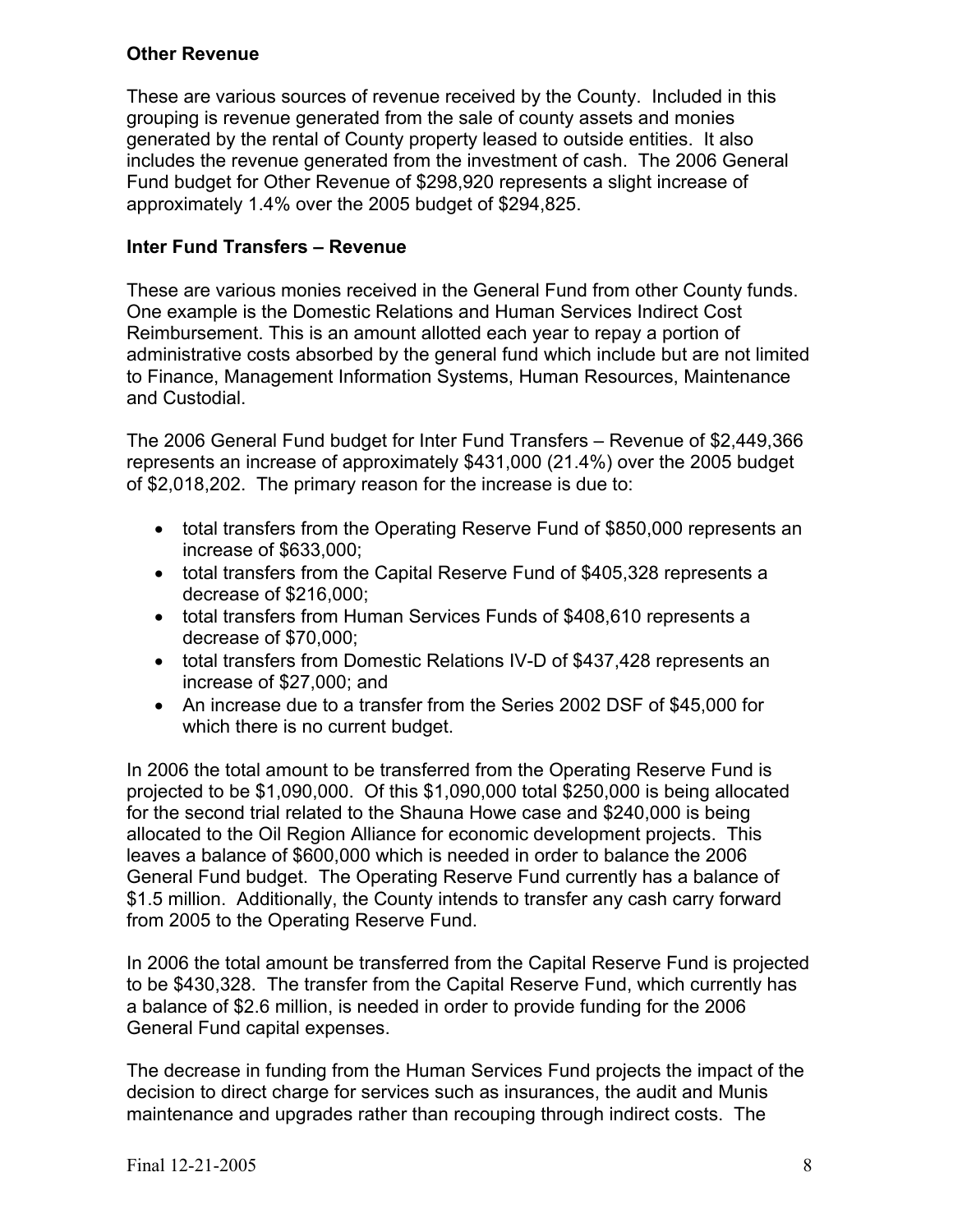General fund will be reimbursed by the Human Services Funds more quickly by direct billing.

The transfer from the Series 2002 Debt Service Fund shows \$45,000 coming into the General fund to pay for fencing at the jail. This is the debt series which originally funded the jail building.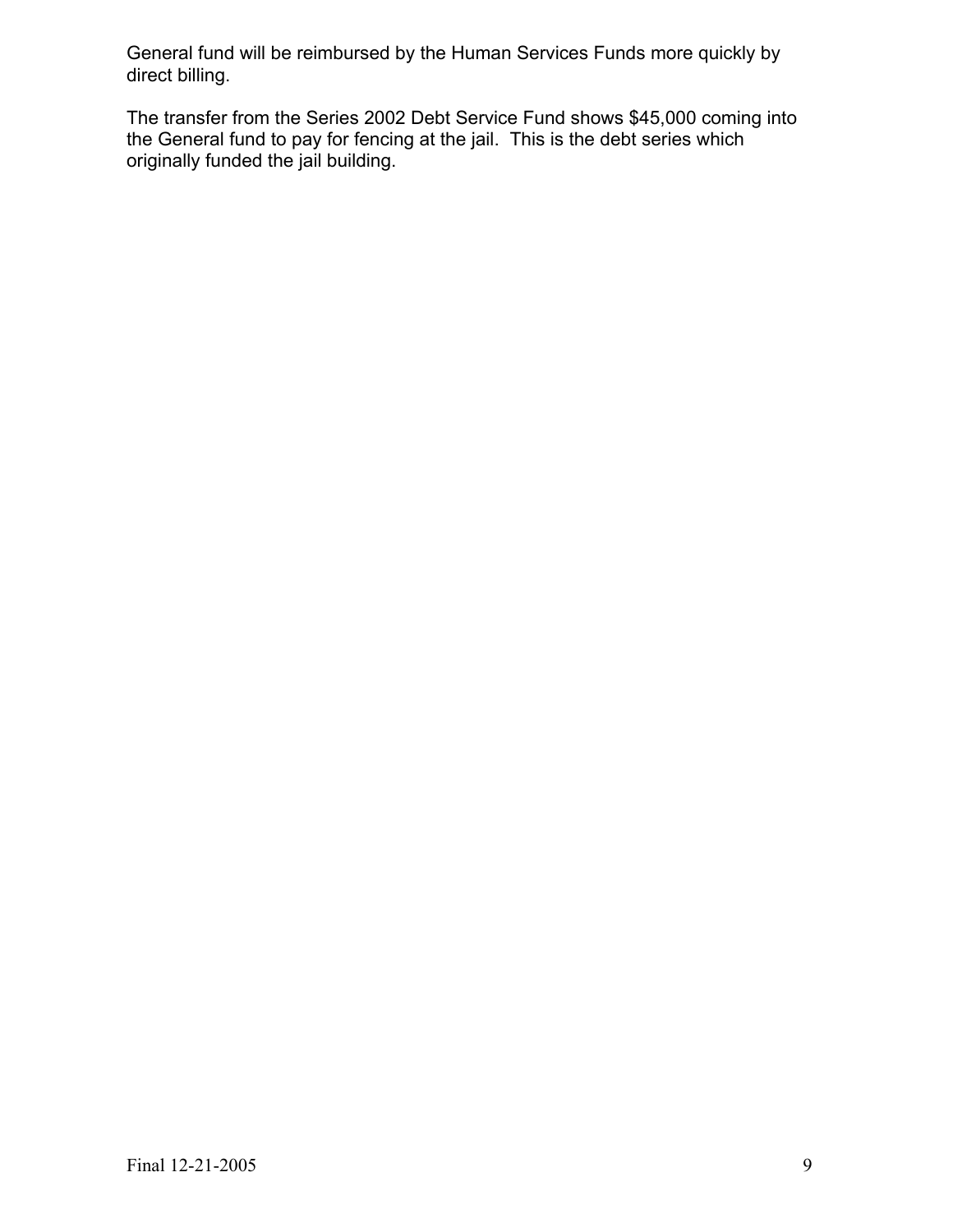

#### **2006 Total General Fund Budgeted Expenses**

#### **Salaries**

These are monies spent on the payroll of County General Fund elected officials and employees. This excludes any salaries paid for Human Services or 911 employees. The 2006 General Fund budget for Salaries of \$5,396,863 represents an increase of approximately \$182,000 (3.5%) over the 2005 budget of \$5,214,596. The primary reasons for the increase are due to projected raises for County employees of approximately 3.5% and elected officials of 3%.

#### **Benefits**

These are monies spent on FICA and insurance costs for County General Fund elected officials and employees. The 2006 General Fund budget for Benefits of \$1,838,636 represents an increase of approximately \$249,000 (15.7%) over the 2005 budget of \$1,589,252. The primary reasons for this increase are:

- Insurance costs of \$1,155,772 represent an increase of \$182,000 (18.7%);
- FICA costs of \$412,864 represent an increase of 19,000 (4.9%);
- Workers Compensation premiums of \$240,000 represent an increase of \$40,000 (19.9%); and
- Unemployment benefit costs of \$30,000 represent an increase of \$8,000 (36.4%).

Below is a chart which breaks out the 2006 salary and benefit budget by administrative division.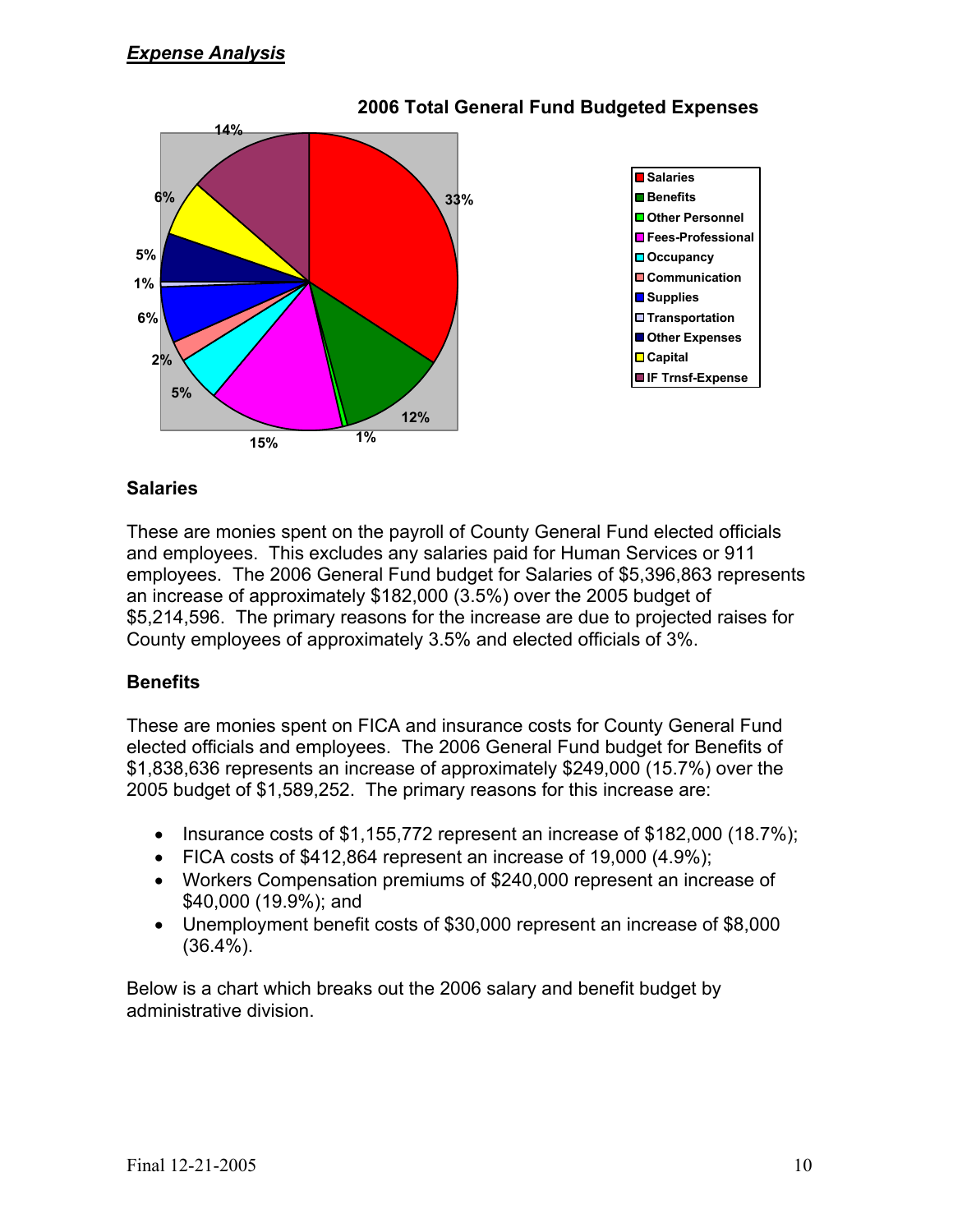#### **2006 Salary & Benefit Expense by Division**



#### **Other Personnel Costs**

These are monies primarily spent on training and workshops for County elected officials and employees. The 2006 General Fund budget for Other Personnel Costs of \$100,646 represents a decrease of approximately \$40,000 (28.3%) over the 2005 budget of \$140,324. This decrease reflects the reduction in lodging costs from the Howe case.

#### **Fees-Professional**

These are monies spent on professional fees contracted by the General Fund as well as money provided to other agencies to support their operating costs. The 2006 General Fund Budget for Fees-Professional of \$2,307,589 represents a decrease of approximately \$278,000 (10.8%) over the 2005 budget of \$2,586,051. This decrease is primarily due to the following variances:

- A decrease in legal services of \$340,000 for the fraud case;
- An increase in allocations of \$240,000 for economic development projects;
- A decrease in legal services of \$80,000 for special trial costs;
- A decrease in out of county housing of \$50,000 for jail;
- A decrease of \$22,000 for Fiscal costs related to GASB 34 compliance;
- A decrease of \$20,000 for 5 year plan county contribution;
- A decrease of \$20,000 in the Assessment office for legal costs;
- A decrease of \$17,000 for Commissioners office Solicitor contracts and
- A decrease of \$8,000 for employee assistance program.

#### **Occupancy**

These are monies spent for all costs associated with building occupancy to include utilities, insurance, rental of space, ground/building maintenance and repairs. The 2006 General Fund Budget for Occupancy of \$807,525 represents an increase of approximately \$54,000 (7.1%) over the 2005 \$753,911 budget. This increase is primarily due to the following:

• projected increases in insurance of \$26,000;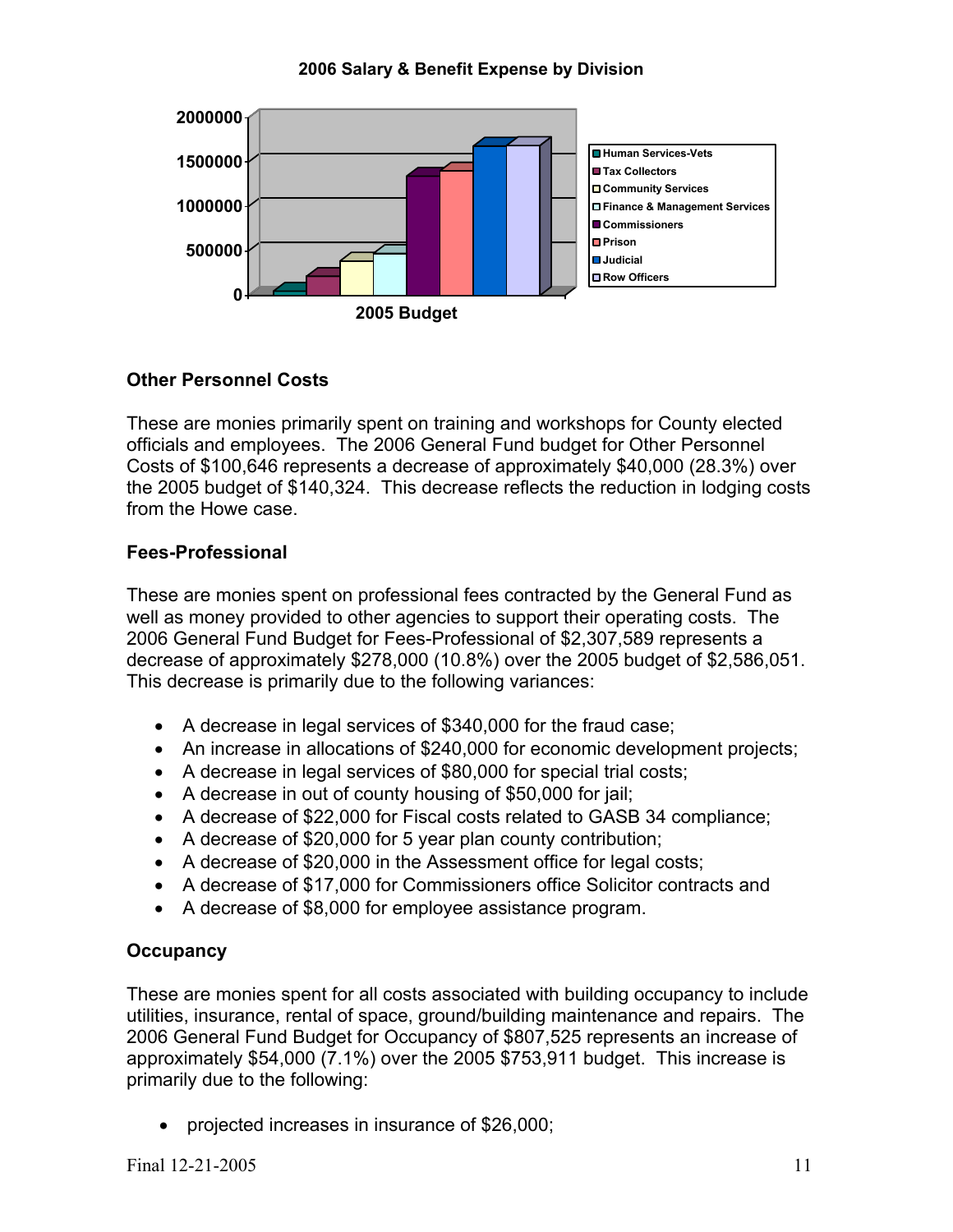- projected increases in heating cost of \$18,000; and
- projected increases in custodial fees of \$5,000.

#### **Communication**

These are monies spent for costs such as telephone, postage, internet, and advertising. The 2006 General Fund budget for Communication of \$351,743 represents an increase of approximately \$14,000 (4.0%) over the 2005 \$338,188 budget. This increase represents the cost related to the postage increase expected in 2006.

#### **Supplies**

These are monies spent for all supplies required to for county operated departments. The 2006 General Fund budget for Supplies of \$960,419 represents an increase of approximately \$65,000 (7.3%) over the 2005 \$895,337 budget. This increase is primarily due to the following:

- projected increases in minor equipment for the recycling program of \$35,000 (grant and fee funded); and
- projected increases for repairs and maintenance agreements of \$37,000.

#### **Transportation**

These are monies spent for travel costs to include vehicle leases, repair, insurance and supplies. The 2006 General Fund budget for Transportation of \$110,054 represents a decrease of approximately \$8,000 (7.1%) over the 2005 \$118,468 budget. This decrease is primarily related to costs associated with the reduction of services provided at the County Garage.

#### **Other Expenses**

These are monies spent on all other expenses to include books, memberships, subscriptions, insurance for public officials, other court related costs and contingencies. The 2006 General Fund budget for Other Expense of \$826,362 represents an increase of approximately \$464,000 (128.0%) over the 2005 \$362,302 budget. This increase is primary due to the following:

- projected increase of \$235,000 for general fund contingency;
- projected increase of \$88,000 for revenue budgeted to be received from the state to fund mandated increase in District Attorney salary;
- projected increase of \$50,000 for assessment office management;
- projected increase of \$20,000 for tax collector insurance bonds;
- projected increase of \$42,000 for potential loss of landfill fees; and
- projected increase of \$30,000 for expenses related to the SCRAM program.

Final 12-21-2005 12 Each year the General Fund allocates money in a general contingency to be transferred throughout the year for budgeted shortfalls. In 2005 \$391,000 was allocated to general contingency, of which only \$65,000 remains for allocation. In 2006, a budget of \$300,000 has been identified as general contingency this represents a decrease of \$91,000 (23.3%) over the \$391,000 originally allocated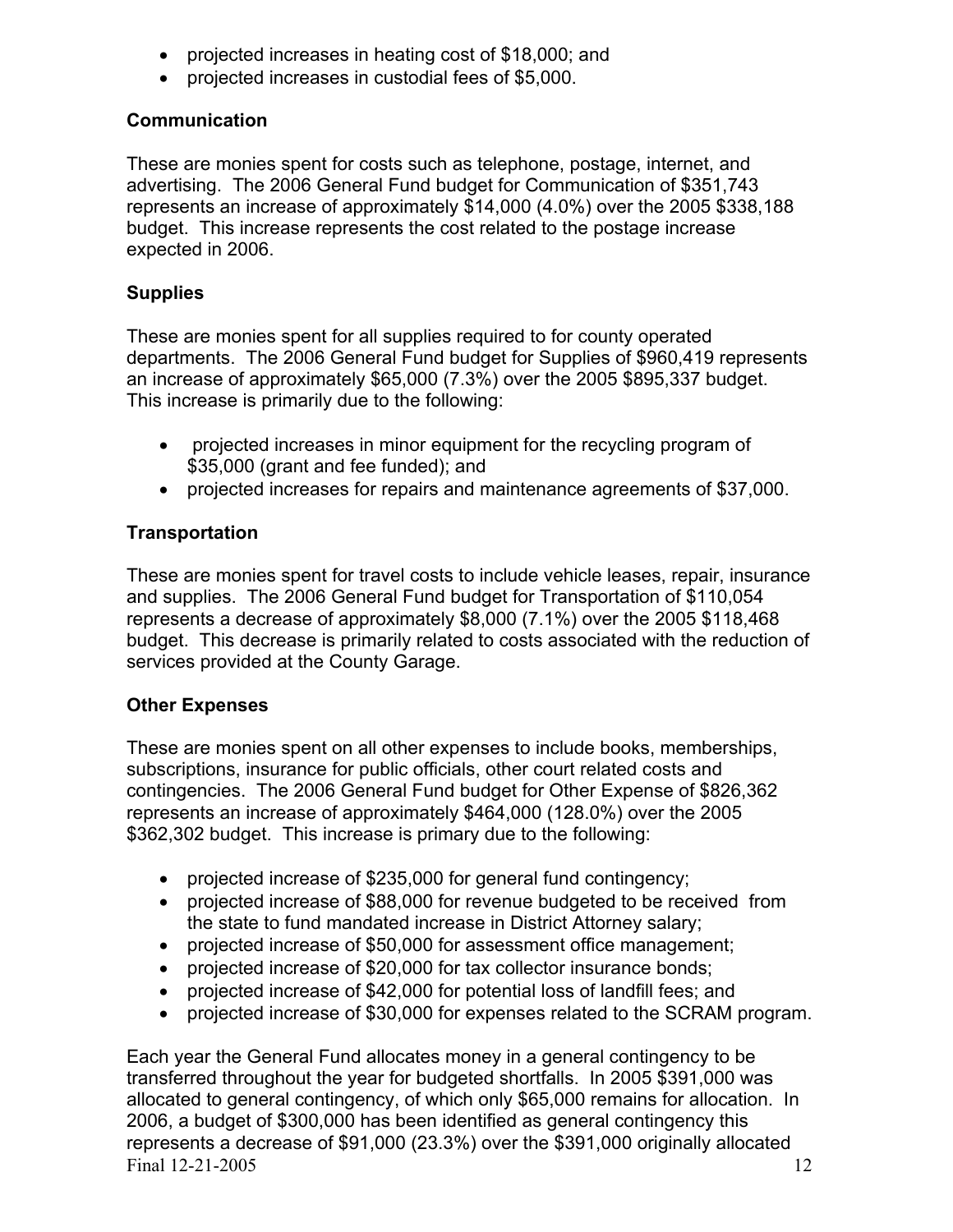budget for 2005 and is currently an increase of \$235,000 over the remaining budget of \$65,000 for 2005.

## **Capital**

These are monies spent on capital equipment and projects and with the exception of those being funded directly by grants or other funding avenues, all capital is funded directly from the capital reserve fund. The 2006 General Fund budget for Capital of \$965,790 represents a decrease of approximately \$201,000 (17.2%) over the 2005 \$1,166,863 budget. The primary reason for this decrease is due to a decrease of budgeted funds of \$234,000 for building improvements.

Of the \$965,790 total capital expenses, \$430,328 will be funded by the Capital Reserve Fund. The remaining expenses will be funded from other County Special Revenue Funds or state funding.

#### **Inter Fund Transfers – Expenses**

These are various monies provided by the General Fund to other County funds. One example is County's responsibility to fund the 911 special revenue fund.

The 2006 General Fund budget for Inter Fund Transfers – Expense of \$2,143,700 represents an increase of approximately \$240,000 (12.6%) over the 2005 budget of \$1,903,289. The primary reasons for the increase are due to:

- In 2006, the General Fund anticipates a total of \$1,247,000 to be funded to Human Service Agencies. This is an increase of \$103,000 over the 2005 budget of \$1,144,000;
- In 2006, the General Fund anticipates a total of \$715,000 to be funded to the Debt Service Fund to cover required debt service payments on the Series 2002 bond refinancing. This is an increase of \$102,000 over the 2005 budget of \$613,000; and
- In 2006, the General Fund anticipates a total of \$182,000 to be funded to the 911 Special Fund to cover costs associated with the operations of the
- 911 Center. This is an increase of \$36,000 over the 2005 budget of \$146,000.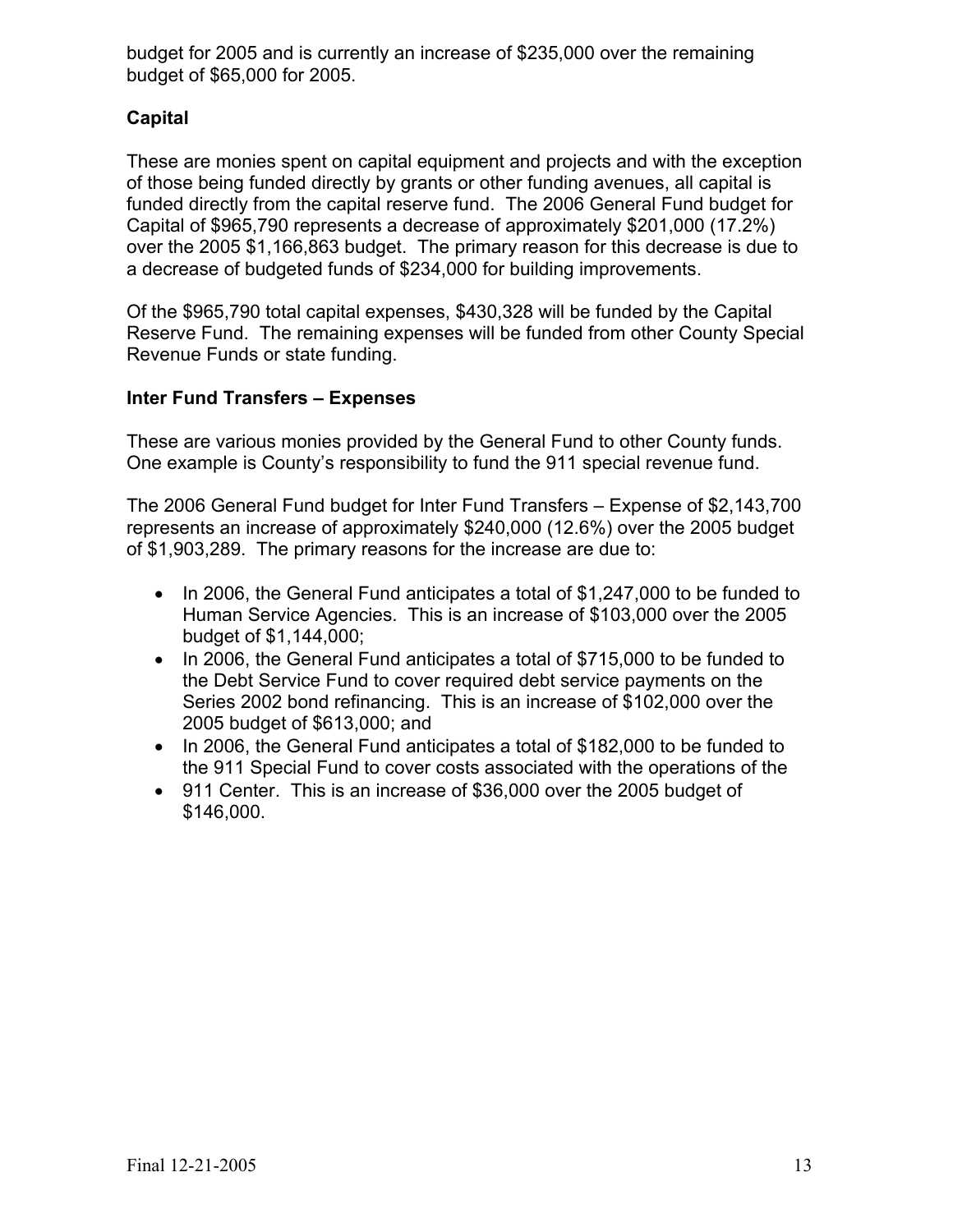## *II. Operating Reserve Fund*

The Operating Reserve Fund currently has a balance of approximately \$1.5 million. It is budgeted that approximately \$457,000 will be used from this balance to balance the 2005 General Fund Balance. The General Fund expects to have enough carry over to replenish the \$457,000 needed to balance the 2005 budget.

The 2006 budget uses \$1,090,000 of the Operating Reserve Fund to balance the General Fund Budget. Of this \$600,000 is needed for general operations, \$250,000 was added for the additional trial now expected for the Howe case and \$240,000 is needed to fund economic development projects.

All things considered as stated above, this will leave approximately \$400,000 in the Operating Reserve Fund at the end of 2006.

## *III. Human Services Funds*

All Human Services Funds actually operate on a fiscal year of July 1 through June 30. They are required to budget on a fiscal year basis, therefore, for the County's calendar year budget for 2006 is expected to be their July 1, 2006 through June 30, 2007. Since this fiscal budget has not yet been created, Human Services uses their 2005 calendar year budget as a basis for the 2006 calendar year budget. Once the 06-07 fiscal year budget is completed during 2006, budget amendments will be done to adjust the calendar year 2006 budget accordingly. This is the reason that there is no projected budget change from 2005 to 2006. The following chart trends the expenses per Human Services Fund which shows the greatest growth in CYS and Mental Retardation:



#### **Human Services Expenses Trend**

#### *IV. Special Revenue Funds*

Special Revenue Funds are used to account for the proceeds of specific revenue sources that are legally restricted to expenditures for specified purposes.

The total 2006 budgeted revenues total \$3,478,515 which is a decrease of approximately \$1,296,000 (27.1%) over the 2005 \$4,774,073 budget.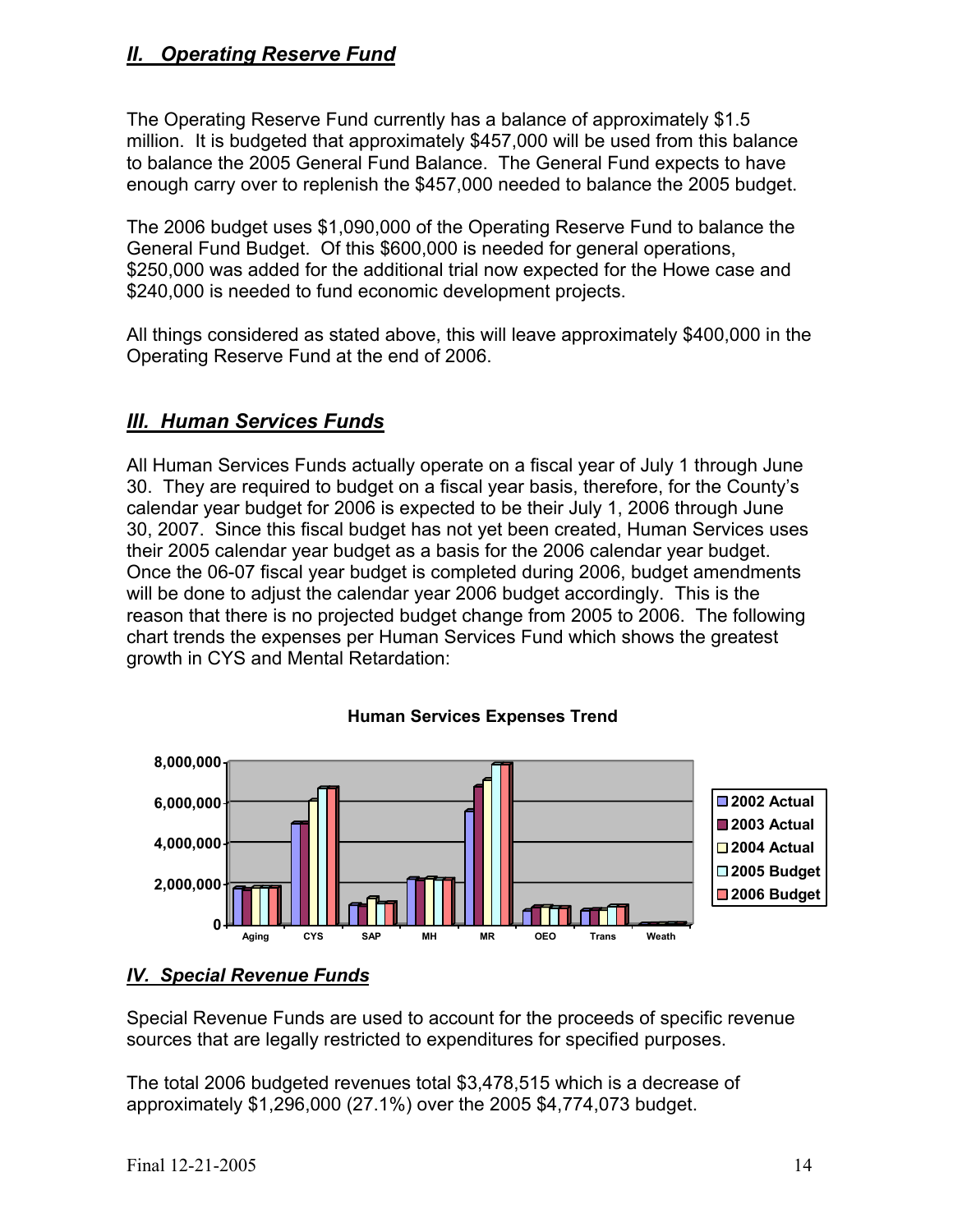The total 2005 Budgeted expenses total \$4,581,533 which is a decrease of approximately \$1,041,000 (18.5%) over the 2005 \$5,622,453 budget.

The primary reason for variances in both revenues and expenses is in the airport project fund budget. Revenue is down approximately \$1,451,000 and expenses are down approximately \$1,672,000 from the 2005 budget. This reflects the ongoing projects coming to an end.

The following pie chart details the breakdown of the Special Revenue Funds expenses:



**2006 Special Revenue Expense Budgets**

## *V. Capital Reserve*

Capital Reserve Funds are used to account for financial resources to be used for the acquisition or construction of major capital facilities or maintenance to existing facilities and equipment.

The 2006 Capital Budget revenue of \$570,000 is a slight increase over the 2005 budget of \$565,000. This number represents the payments received on the lease purchase arrangement of Venango Manor and interest earnings.

The 2006 Capital Budget expense of \$1,377,263 represents a slight decrease of .91% over the 2005 \$1,364,920 budget. The primary uses of this fund are:

- \$400,000 funding for the 911 Special Fund Capital;
- \$430,328 funding for General Fund Capital;
- \$521,935 funding for debt service (manor) obligations.

The Capital fund is projected to have a cash balance of approximately \$1.8 million at the end of 2005 providing all of the budgeted capital money is exhausted. Using the budgeted capital fund net loss of approximately \$807,000, the capital fund is projected to have a cash balance of approximately \$1,000,000 at the end of 2006.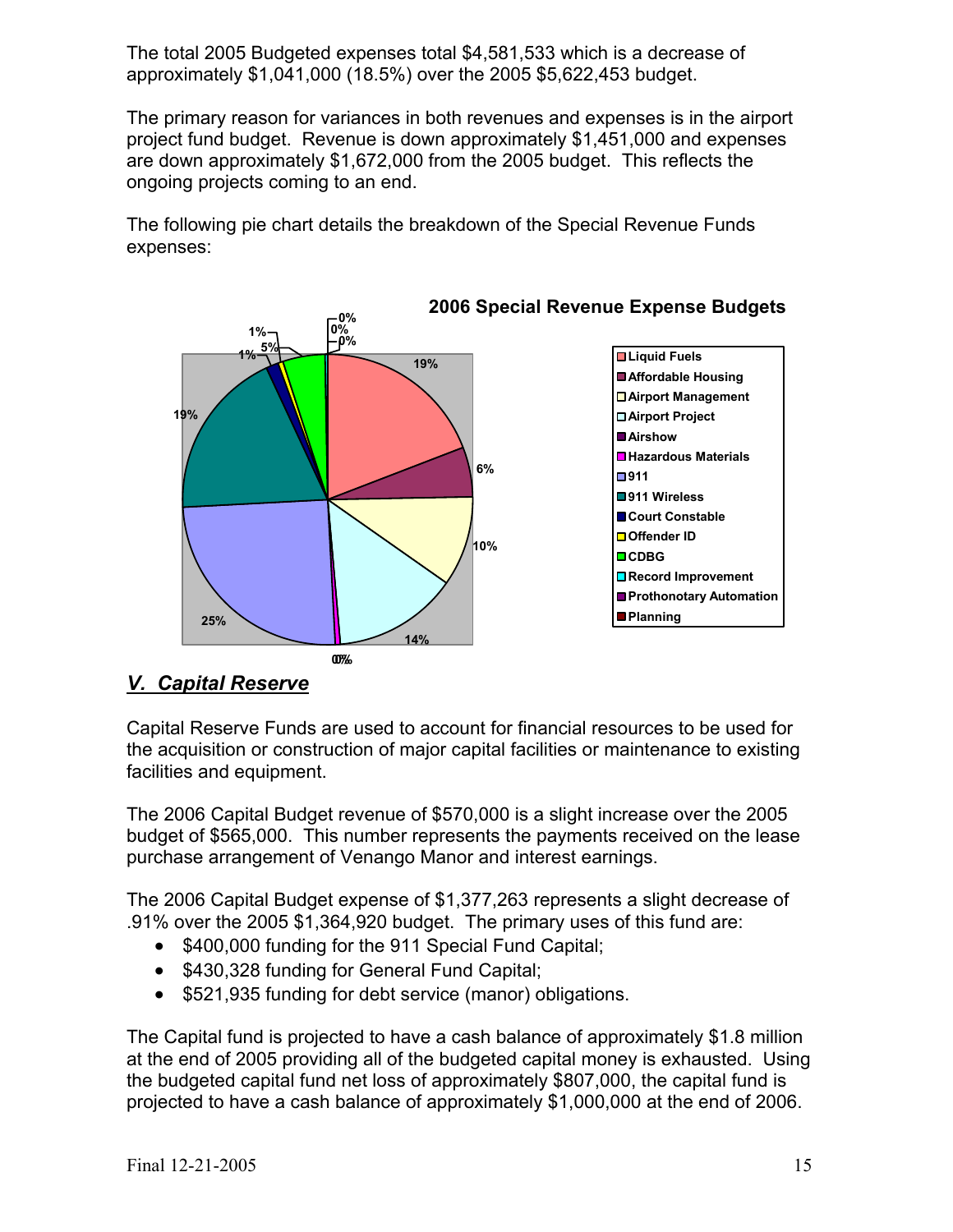#### *VI. Debt Service Fund*

Debt Service Funds are used to account for the accumulation of resources for, and the payment of, general long-term debt principal, interest, and related costs.

The 2006 Debt Service Fund expense budget of \$1,283,473 represents approximately \$138,000 (12.0%) increase over the 2005 \$1,145,513 budget. The primary reasons for this increase are:

- \$100,000 increase in debt service-county obligations;
- \$45,000 increase for an interfund transfer to the general fund for jail fencing; and
- \$7,000 reduction in debt service-manor obligations.

# *VII. Total Fiduciary Funds*

Fiduciary funds are monies which are used to account for assets held by the County in trustee capacity or as an agent for individuals, private organizations, other governments and/or funds.

The total 2006 budgeted revenues total \$1,761,213 which is a slight decrease over the 2005 \$1,761,398 budget.

The total 2006 budgeted expenses total \$1,829,543 which is an increase of approximately \$29,000 (1.6%) over the 2005 \$1,800,061 budget primarily related to the increase in the Domestic Relations IV-D Fund expense which is the reimbursement to the general fund for office operating expenses.

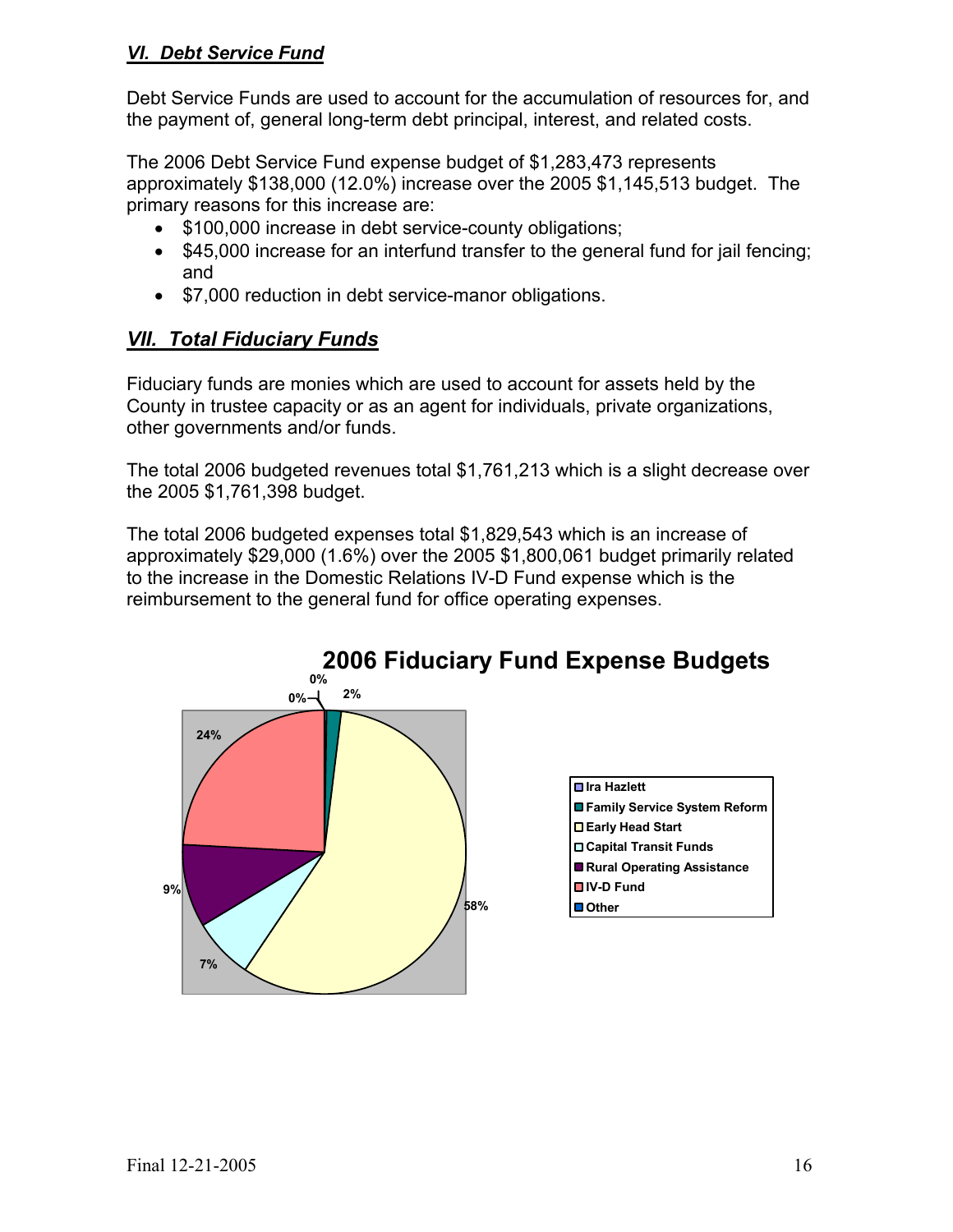|                                      |              | 2006 BUDGET    |               |
|--------------------------------------|--------------|----------------|---------------|
|                                      | <b>Total</b> | <b>Total</b>   | <b>Net</b>    |
| <b>Fund Name</b>                     | Revenue      | <b>Expense</b> | Inc/(Loss)    |
| <b>County General Fund</b>           | 15,809,327   | 15,809,327     |               |
| <b>Operating Reserve</b>             |              | 1,090,000      | (1,090,000)   |
| Subtotal: County General Fund        | 15,809,327   | 16,889,327     | (1,090,000)   |
| Aging                                | 1,847,794    | 1,847,794      |               |
| <b>Children &amp; Youth Services</b> | 6,749,509    | 6,749,509      |               |
| Substance Abuse Programs             | 1,087,089    | 1,087,089      |               |
| <b>Mental Health</b>                 | 2,237,311    | 2,237,311      |               |
| <b>Mental Retardation</b>            | 7,917,755    | 7,917,755      |               |
| Office of Economic Opportunity       | 849,687      | 849,687        |               |
| Transportation                       | 924,138      | 924,138        |               |
| Weatherization                       | 60,357       | 60,357         |               |
| Subtotal: Human Services             | 21,673,640   | 21,673,640     |               |
| <b>Total General Fund</b>            | 37,482,967   | 38,572,967     | (1,090,000)   |
| Liquid Fuels Fund                    | 324,000      | 873,860        | (549, 860)    |
| <b>Affordable Housing Funds</b>      | 120,879      | 254,666        | (133, 787)    |
| <b>Airport Management</b>            | 492,260      | 484,600        | 7,660         |
| <b>Airport Project</b>               | 600,000      | 630,000        | (30,000)      |
| Airport Wings over Venango           | 1,000        | 4,000          | (3,000)       |
| <b>Hazardous Materials</b>           | 17,300       | 18,100         | (800)         |
| 911 Special Fund                     | 1,142,284    | 1,142,284      |               |
| 911 Wireless Fund                    | 430,293      | 860,586        | (430, 293)    |
| Oil Heritage Region Fund             |              |                |               |
| <b>Court Constable Fund</b>          | 83,000       | 62,000         | 21,000        |
| Offender ID Fund                     | 30,700       | 28,700         | 2,000         |
| <b>CDBG Grant Disbursement</b>       | 205,999      | 205,999        |               |
| County Record Improvement Fund       | 18,000       | 11,738         | 6,262         |
| <b>Prothonotary Automation</b>       | 12,600       |                | 12,600        |
| <b>Planning Commission</b>           | 200          | 5,000          | (4,800)       |
| <b>Total Special Revenue Funds</b>   | 3,478,515    | 4,581,533      | (1, 103, 018) |
| <b>Capital Reserve Fund</b>          | 570,000      | 1,377,263      | (807, 263)    |
| <b>Debt Service Funds</b>            | 1,238,473    | 1,283,473      | (45,000)      |
|                                      |              |                |               |
| Lindquist Charitable Trust           | 75           |                | 75            |
| Ira Hazlett Trust Fund               | 300          | 5,000          | (4,700)       |
| VC Adoption Counseling Fund          | 560          | 500            | 60            |
| AAA Venango Action #46               | 100          |                | 100           |
| <b>RSVP Fundraisers Restricted</b>   | 300          | 300            |               |
| Children & Youth Restricted          | 675          | 675            |               |
| Family Service System Reform         |              | 30,000         | 30,000        |
| Early Head Start                     | 1,052,857    | 1,052,857      |               |
| <b>MH/MR Phillips Trust</b>          | 500          | 1,000          | (500)         |
| <b>Capital Transit Funds</b>         | 134,146      | 127,452        | 6,694         |
| Rural Operating Assistance Fund      | 176,200      | 170,331        | 5,869         |
| Act 26 Shared Ride                   |              |                |               |
| Tax Claim Delinquent Fund            |              |                |               |
| Domestic Relations IV-D Fund         | 395,500      | 441,428        | (45, 928)     |
| <b>Total Fiduciary Funds</b>         | 1,761,213    | 1,829,543      | (68, 330)     |
| <b>Grand Total</b>                   | 44,531,168   | 47,644,779     | (3, 113, 611) |
| Final 12-21-2005                     |              |                | 17            |

#### **VENANGO COUNTY 2006 BUDGET - ALL FUNDS**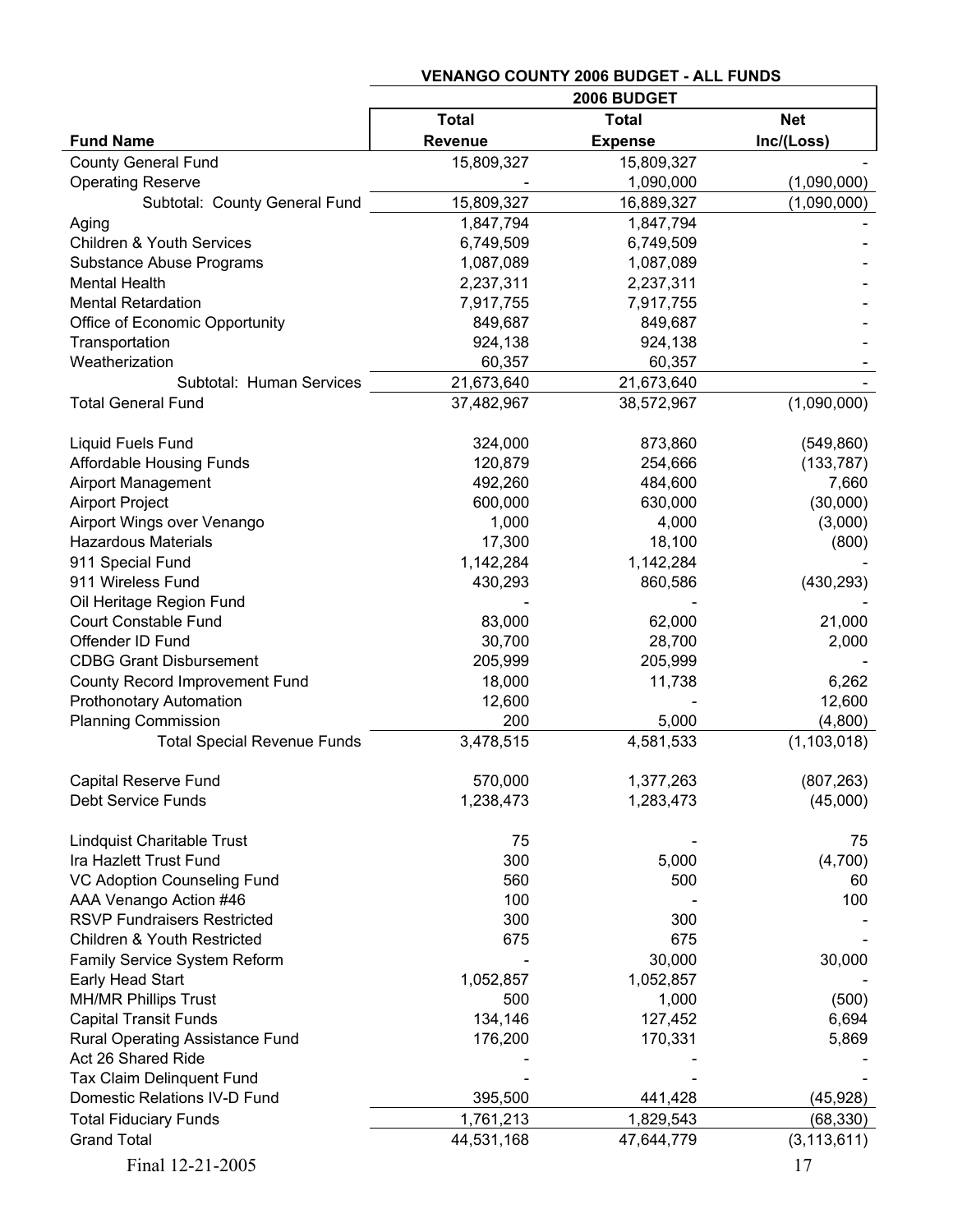#### **2006 BUDGET - GENERAL FUND SUMMARIZED & TRENDED BY CHARACTER CODE**

**12/21/2005** 

|                                               | 2002          | 2003          | 2004          | 2005          | 2006          | INC/       | INC/<br>(DEC) |
|-----------------------------------------------|---------------|---------------|---------------|---------------|---------------|------------|---------------|
|                                               | <b>ACTUAL</b> | <b>ACTUAL</b> | <b>ACTUAL</b> | <b>BUDGET</b> | <b>BUDGET</b> | $(DEC)$ \$ | ℅             |
|                                               |               |               |               |               |               |            |               |
| <b>REVENUES:</b>                              |               |               |               |               |               |            |               |
| <b>TAXES</b>                                  | 8,097,462     | 8,005,500     | 9,330.996     | 9,526,100     | 9,727,805     | 201,705    | 2.1%          |
| <b>LICENSES &amp; PERMITS</b>                 | 40,768        | 36,666        | 36,234        | 32,820        | 32,645        | (175)      | $-0.5%$       |
| FEDERAL REVENUE                               | 156,534       | 266,188       | 345,130       | 312,726       | 293,140       | (19, 586)  | $-6.3%$       |
| <b>STATE REVENUE</b>                          | 385,317       | 544,501       | 406,452       | 919,888       | 1,017,509     | 97,621     | 10.6%         |
| <b>FEES FOR SERVICES</b>                      | 1,862,043     | 2,192,344     | 1,862,850     | 1,964,540     | 1,989,942     | 25,402     | 1.3%          |
| OTHER REVENUE                                 | 289,748       | 348,055       | 352,744       | 294,825       | 298,920       | 4,095      | 1.4%          |
| <b>SUBTOTAL REVENUE</b>                       | 10,831,872    | 11,393,244    | 12,334,406    | 13,050,899    | 13,359,961    | 309,062    | $2.4\%$       |
| INTERFUND TRANSFER -<br><b>REVENUE</b>        | 1,091,900     | 881,687       | 924,664       | 2,018,202     | 2,449,366     | 431,164    | 21.4%         |
| <b>TOTAL REVENUES</b>                         | 11,923,772    | 12,274,931    | 13,259,070    | 15,069,101    | 15,809,327    | 740,226    | 4.9%          |
|                                               |               |               |               |               |               |            |               |
| <b>EXPENSES:</b>                              |               |               |               |               |               |            |               |
| SALARY                                        | 4,419,655     | 4,523,781     | 4,643,002     | 5,214,596     | 5,396,863     | 182,267    | 3.5%          |
| <b>BENEFITS</b><br>OTHER PERSONNEL            | 974,763       | 906,863       | 1,087,276     | 1,589,252     | 1,833,636     | 249,384    | 15.7%         |
| COSTS                                         | 112,416       | 63,479        | 67,371        | 140,324       | 100,646       | (39,678)   | $-28.3%$      |
| <b>FEES - PROFESSIONAL</b>                    | 1,517,475     | 2,011,678     | 2,068,339     | 2,586,051     | 2,307,589     | (278,462)  | -10.8%        |
| <b>OCCUPANCY</b>                              | 591,096       | 602,581       | 569,257       | 753,911       | 807,525       | 53,614     | 7.1%          |
| COMMUNICATION                                 | 323,809       | 282,605       | 297,351       | 338,188       | 351,743       | 13,555     | 4.0%          |
| <b>SUPPLIES</b>                               | 762,324       | 808,223       | 775,754       | 895,337       | 960,419       | 65,082     | 7.3%          |
| TRANSPORTATION                                | 102,695       | 108,104       | 100,984       | 118,468       | 110,054       | 8,414      | $-7.1\%$      |
| OTHER EXPENSES                                | 214,703       | 220,637       | 258,139       | 362,302       | 826,362       | 464,060    | 128.1%        |
| <b>SUBTOTAL EXPENSES</b>                      | 9,018,936     | 9,527,951     | 9,867,473     | 11,998,429    | 12,699,837    | 701,408    | 5.8%          |
| <b>CAPITAL</b>                                | 338,048       | 379,128       | 250,424       | 1,116,863     | 965,790       | (201, 073) | $-17.2%$      |
| <b>INTERFUND TRANSFER -</b><br><b>EXPENSE</b> | 1,631,850     | 1,446,788     | 3,165,701     | 1,903,289     | 2,143,700     | 240,411    | 12.6%         |
| <b>TOTAL EXPENSES</b>                         | 10,988,834    | 11,353,867    | 13,283,598    | 15,068,581    | 15,809,327    | 740,746    | 4.9%          |
| <b>NET REVENUE/(EXPENSE)</b>                  | 934,938       | 921,064       | (24, 528)     | 520           | 0             | (520)      | 100.0%        |